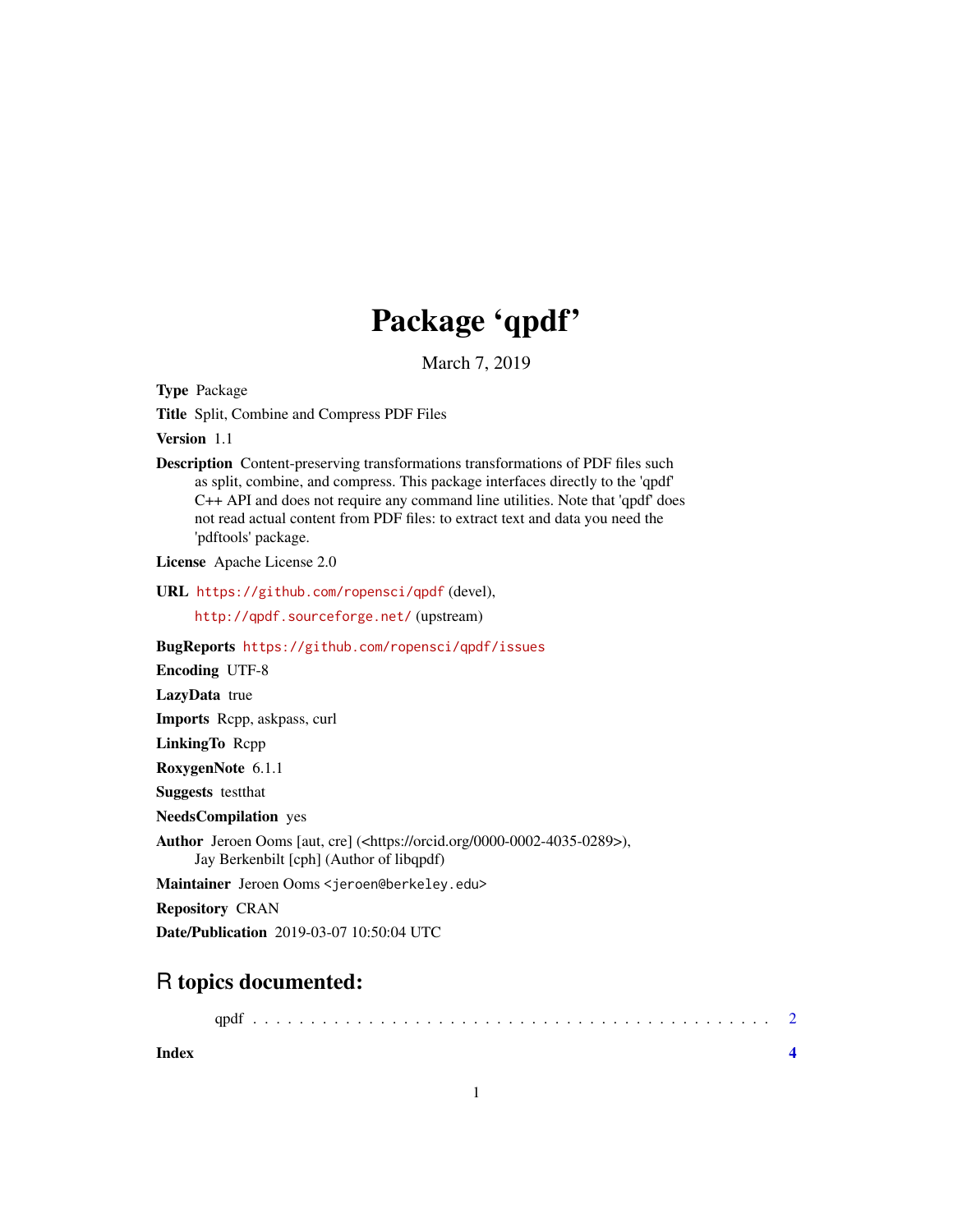#### <span id="page-1-1"></span><span id="page-1-0"></span>Description

Content-preserving transformations transformations of PDF files. Note qpdf does not read actual content from PDF files: to extract text and data you need the pdftools package.

#### Usage

```
pdf_split(input, output = NULL, password = "")
pdf_length(input, password = "")
pdf_subset(input, pages = 1, output = NULL, password = "")
pdf\_combine(input, output = NULL, password = "")pdf_compress(input, output = NULL, linearize = FALSE, password = "")
```
#### Arguments

| input     | path or url to the input pdf file                                                                         |  |
|-----------|-----------------------------------------------------------------------------------------------------------|--|
| output    | base path of the output file(s)                                                                           |  |
| password  | string with password to open pdf file                                                                     |  |
| pages     | a vector with page numbers so select. Negative numbers means removing those<br>pages (same as R indexing) |  |
| linearize | enable pdf linearization (streamable pdf)                                                                 |  |

#### Details

Currently the package provides the following wrappers:

- [pdf\\_length:](#page-1-1) show the number of pages in a pdf
- [pdf\\_split:](#page-1-1) split a single pdf into separate files, one for each page
- [pdf\\_subset:](#page-1-1) create a new pdf with a subset of the input pages
- [pdf\\_combine:](#page-1-1) join several pdf files into one
- [pdf\\_compress:](#page-1-1) compress or linearize a pdf file

These functions to not modify the input file: they create new output file(s) and return the path(s) to these newly created files.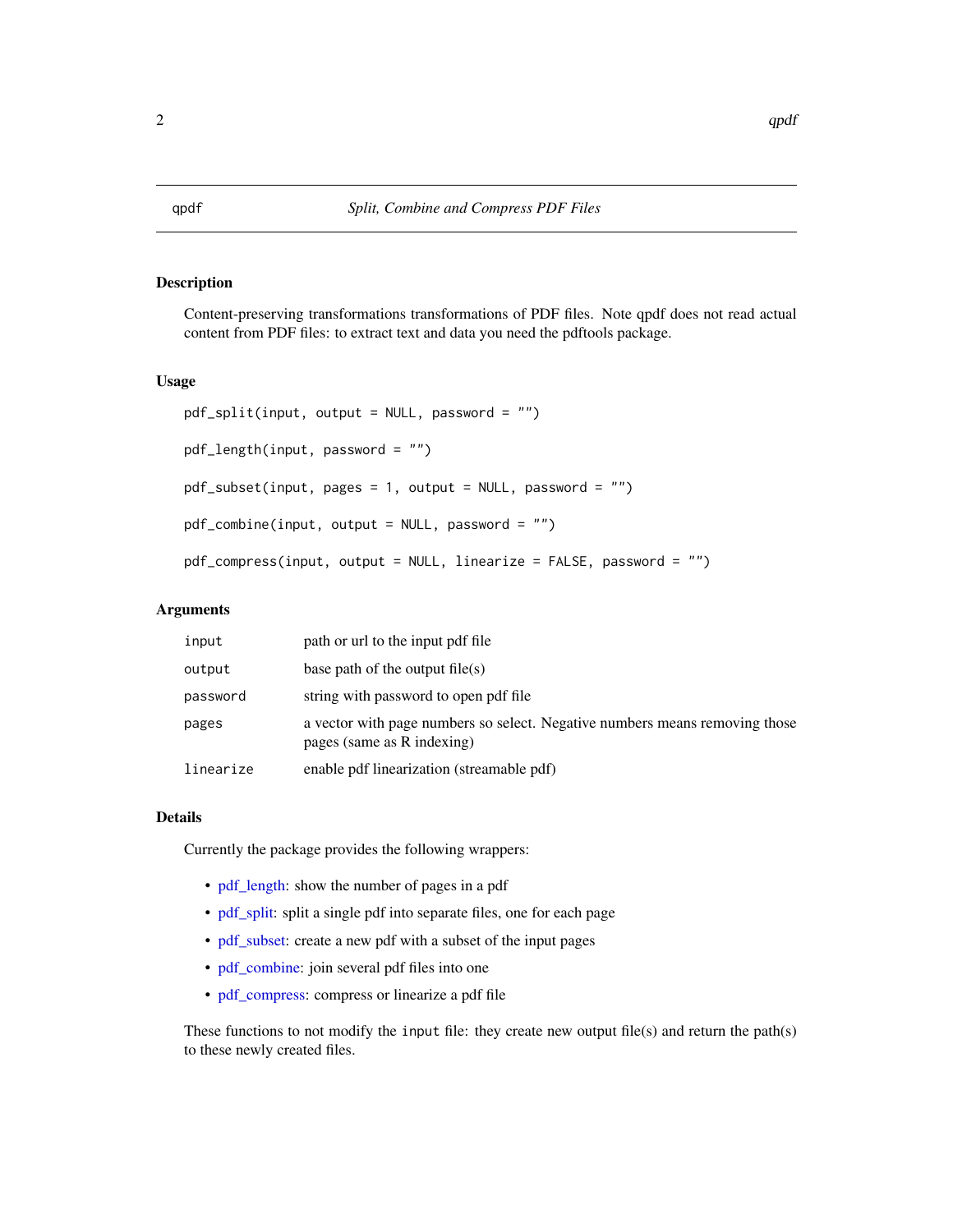$qpdf$  3

#### Examples

```
# extract some pages
pdf_file <- file.path(tempdir(), "output.pdf")
pdf_subset('https://cran.r-project.org/doc/manuals/r-release/R-intro.pdf',
pages = 1:3, output = pdf_file)
pdf_length(pdf_file)
unlink(pdf_file)
```